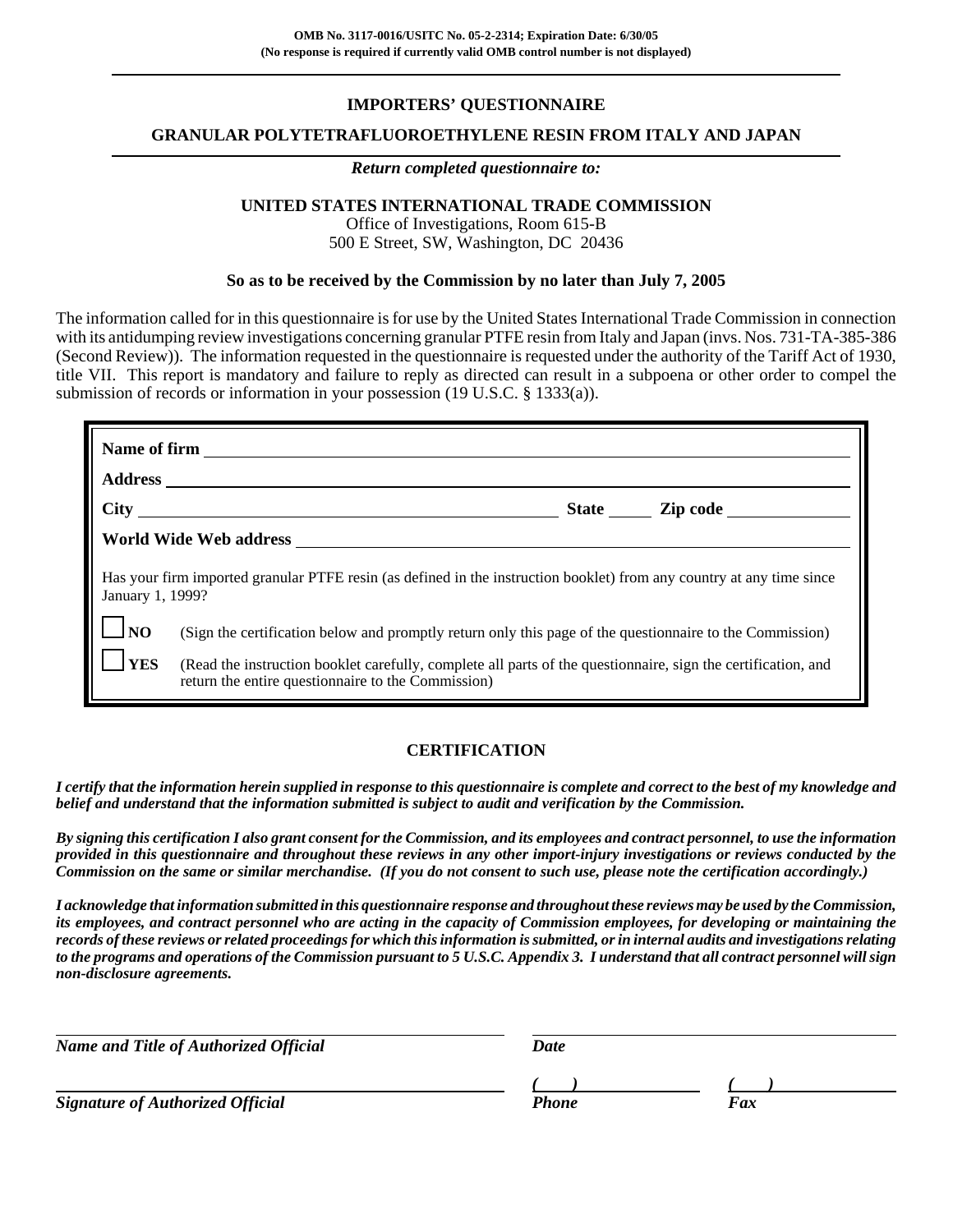# **PART I.--GENERAL QUESTIONS**

The questions in this questionnaire have been reviewed with market participants to ensure that issues of concern are adequately addressed and that data requests are sufficient, meaningful, and as limited as possible. Public reporting burden for this questionnaire is estimated to average 20 hours per response, including the time for reviewing instructions, searching existing data sources, gathering the data needed, and completing and reviewing the questionnaire. Send comments regarding the accuracy of this burden estimate or any other aspect of this collection of information, including suggestions for reducing the burden, to the Office of Investigations, U.S. International Trade Commission, 500 E Street, SW, Washington, DC 20436.

I-1a. Please report below the actual number of hours required and the cost to your firm of preparing the reply to this questionnaire and completing the form.

hours dollars

- I-1b. We are interested in any comments you may have for improving this questionnaire in general or the clarity of specific questions. Please attach such comments to your response or send them to the above address.
- I-2. Provide the name and address of establishment(s) covered by this questionnaire (see pages 3-4 of the instruction booklet for reporting guidelines). If your firm is publicly traded, please specify the stock exchange and trading symbol.

|                | Is your firm owned, in whole or in part, by any other firm?                                                                                                                                                                                                              |                        |
|----------------|--------------------------------------------------------------------------------------------------------------------------------------------------------------------------------------------------------------------------------------------------------------------------|------------------------|
| $\Box$ No      | $\Box$ Yes--List the following information.                                                                                                                                                                                                                              |                        |
| Firm name      | <b>Address</b>                                                                                                                                                                                                                                                           | Extent of<br>ownership |
|                |                                                                                                                                                                                                                                                                          |                        |
|                |                                                                                                                                                                                                                                                                          |                        |
|                |                                                                                                                                                                                                                                                                          |                        |
|                | Does your firm have any related firms, either domestic or foreign, which are engaged in<br>importing granular PTFE resin from Italy and Japan into the United States or which are engaged<br>in exporting granular PTFE resin from Italy and Japan to the United States? |                        |
| N <sub>o</sub> | $\Box$ Yes--List the following information.                                                                                                                                                                                                                              |                        |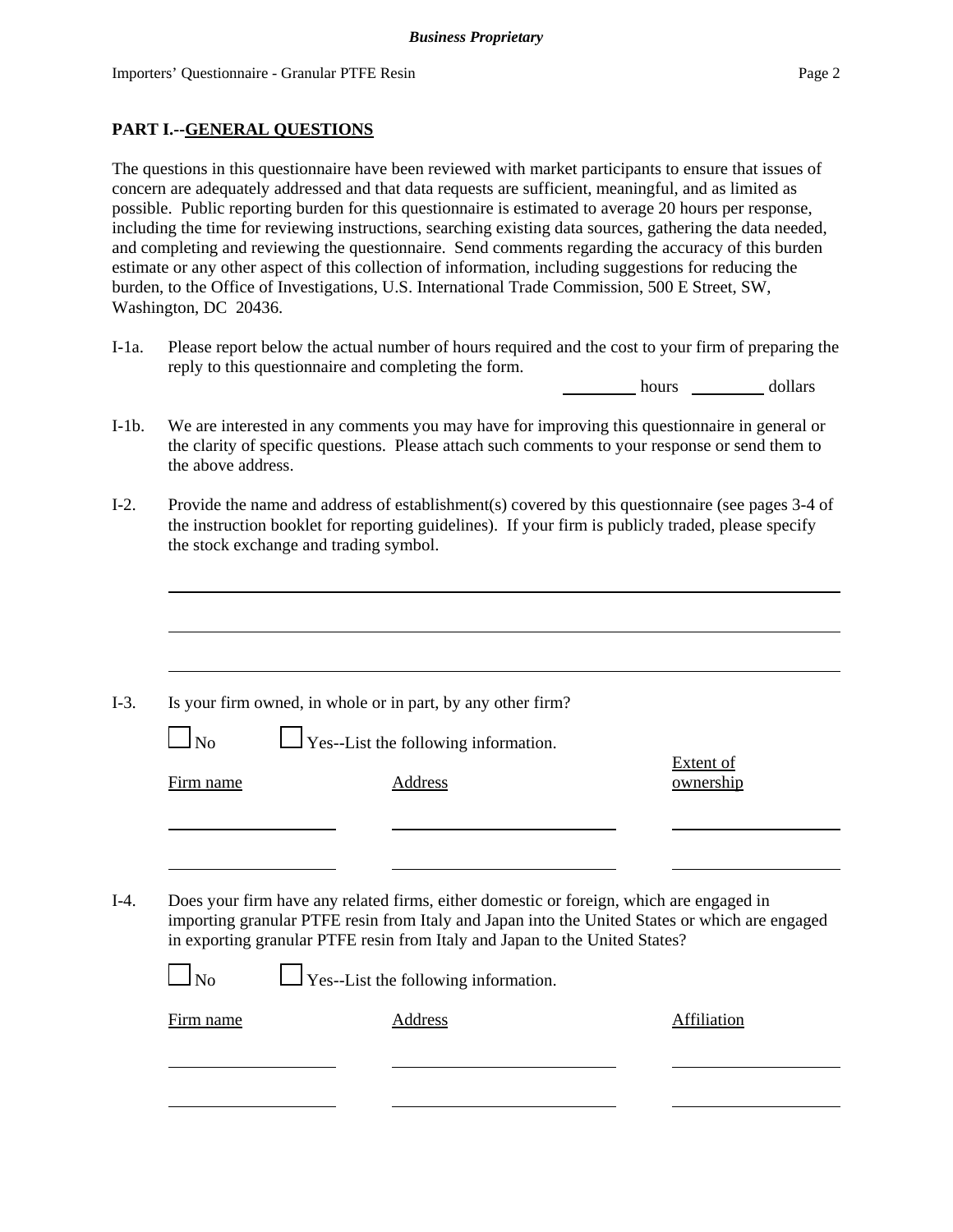- I-5. Does your firm have any related firms, either domestic or foreign, which are engaged in importing granular PTFE resin from countries other than Italy and Japan into the United States or which are engaged in exporting granular PTFE resin from countries other than Italy and Japan to the United States?  $\Box$  No  $\Box$  Yes--List the following information. **Country/firm name** Address Address Affiliation
- I-6. Does your firm have any related firms, either domestic or foreign, which are engaged in the production of granular PTFE resin?

| Firm name                                   | Address<br>Affiliation                                                                                                                                                                           |
|---------------------------------------------|--------------------------------------------------------------------------------------------------------------------------------------------------------------------------------------------------|
|                                             |                                                                                                                                                                                                  |
| one answer may be applicable.               | Please indicate the nature of your firm's importing operations on granular PTFE resin. More than                                                                                                 |
| Importer of record                          | Takes title to the imported product(s)                                                                                                                                                           |
| $\Box$ Consignee of the imported product(s) | Customs broker or freight forwarder                                                                                                                                                              |
|                                             | If your firm is an importer of record of granular PTFE resin but is <b>not</b> the consignee, please list<br>the consignees below (company name, address, telephone, and individual to contact). |
|                                             |                                                                                                                                                                                                  |

| I-9. | Please indicate whether your firm enters granular PTFE resin into, or withdraws such |
|------|--------------------------------------------------------------------------------------|
|      | merchandise from, foreign trade zones or bonded warehouses.                          |

| Foreign trade zones $\Box$ No | $\Box$ Yes--list location(s): |
|-------------------------------|-------------------------------|
| Bonded warehouses LNo         | $\Box$ Yes-list location(s):  |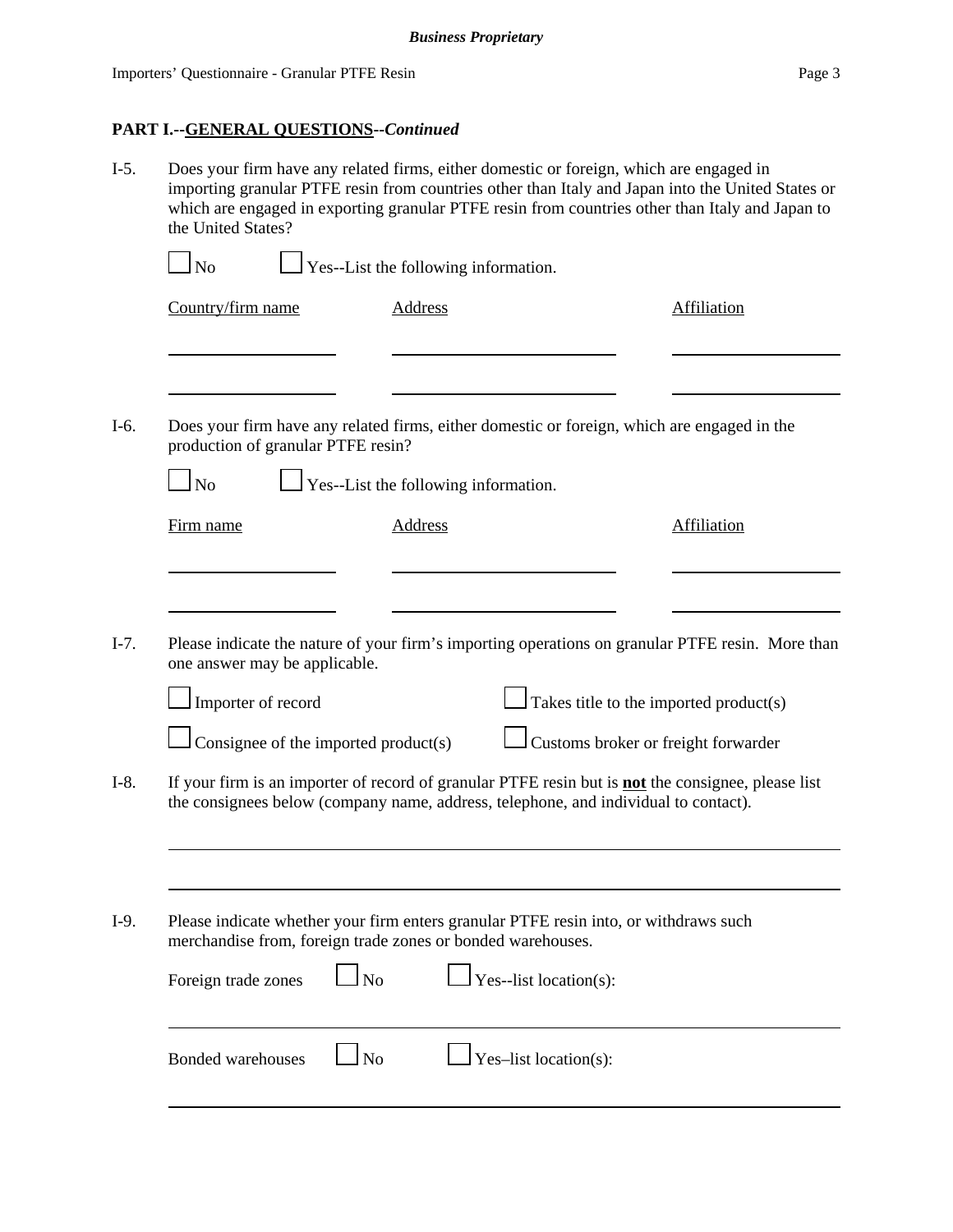## **PART I.--GENERAL QUESTIONS--***Continued*

I-10. Please indicate whether your firm imports granular PTFE resin under the TIB (temporary importation under bond) program.

| N٥ |  |
|----|--|

 $\vert$   $\vert$  Yes

I-11. In Parts II and III of this questionnaire we request a copy of your company's business plan. Does your company or any related firm have a business plan or any internal documents that describe, discuss, or analyze expected future market conditions for granular PTFE resin?

| N٢<br>ı |  |
|---------|--|

 $\Box$  Yes--Please provide the requested documents. If you are not providing the requested documents, please explain why not.

I-12. To your knowledge, have the products subject to this review been the subject of any other import relief investigations in the United States or in any other countries?

| u<br>., |  |
|---------|--|
|---------|--|

 $\Box$  Yes--Please specify.

# **PART II.--TRADE AND RELATED INFORMATION**

Further information on this part of the questionnaire can be obtained from Fred Ruggles (202-205-3187 or E-mail fred.ruggles@usitc.gov). **Supply all data requested on a calendar-year basis.**

II-1. Who should be contacted regarding the requested trade and related information?

Company contact:

| Phone No. |  |
|-----------|--|
|           |  |

E-mail address

II-2. Has your firm experienced any plant openings, relocations, expansions, acquisitions, consolidations, closures, or prolonged shutdowns because of strikes or equipment failure, or any other change in the character of your operations or organization relating to the importation of granular PTFE resin since August 1988 (the date on which the antidumping duty orders under review became effective)?

 $\Box$  No  $\Box$  Yes--Supply details as to the time, nature, and significance of such changes.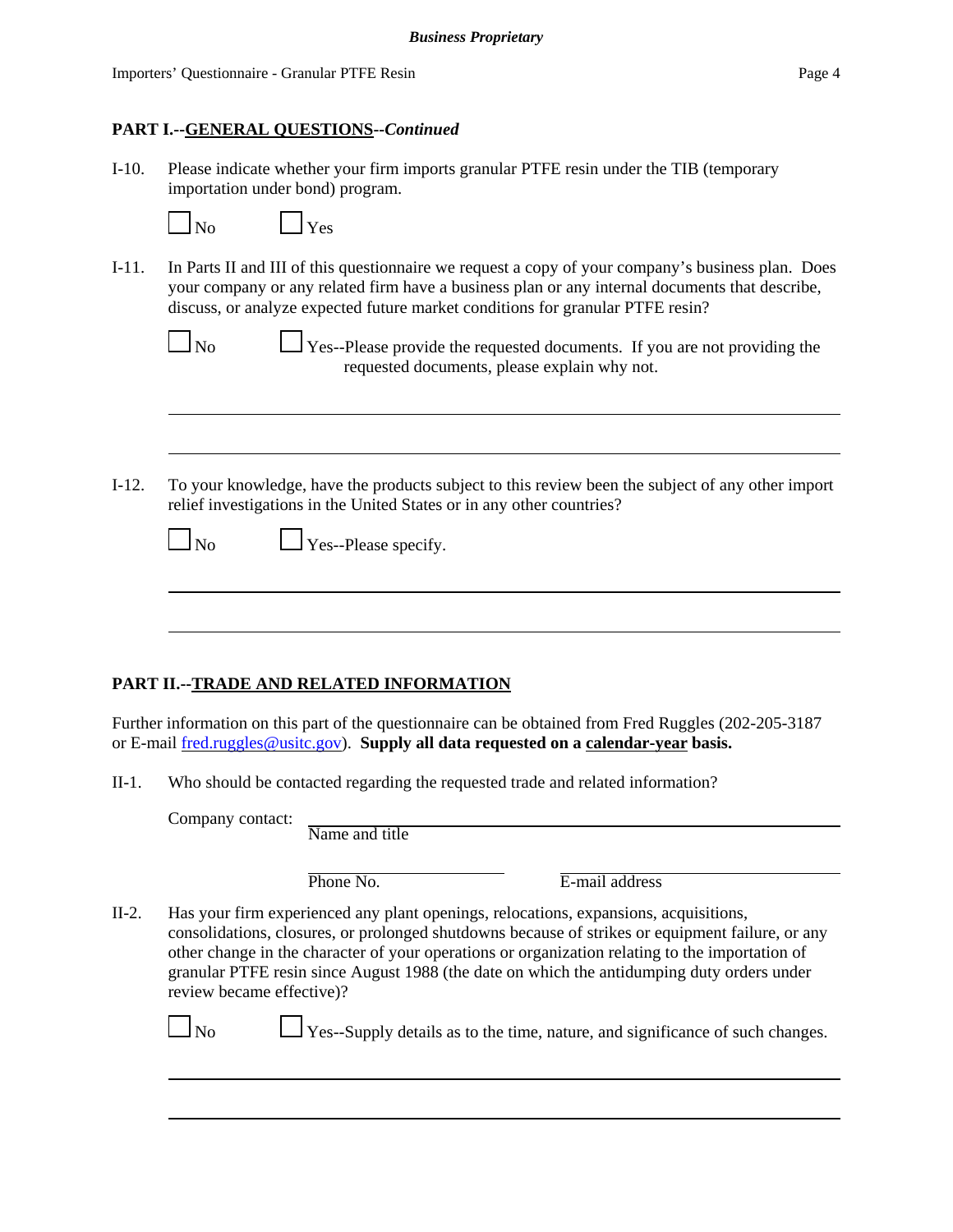Importers' Questionnaire - Granular PTFE Resin Page 5

# **PART II.--TRADE AND RELATED INFORMATION--***Continued*

| $II-3.$ | Does your firm anticipate any changes in the character of your operations or organization (as<br>noted above) relating to the importation of granular PTFE resin in the future?                                                                                                                                                                                                                                                                                                                                                             |
|---------|---------------------------------------------------------------------------------------------------------------------------------------------------------------------------------------------------------------------------------------------------------------------------------------------------------------------------------------------------------------------------------------------------------------------------------------------------------------------------------------------------------------------------------------------|
|         | Yes--Supply details as to the time, nature, and significance of such changes<br>$\overline{\text{No}}$<br>and provide underlying assumptions, along with relevant portions of<br>business plans or other supporting documentation, that address this<br>issue.                                                                                                                                                                                                                                                                              |
| $II-4.$ | Would your firm anticipate any changes in the character of your operations or organization (as<br>noted above) relating to the importation of granular PTFE resin in the future if the antidumping<br>duty orders on granular PTFE resin from Italy and Japan were to be revoked?<br>Yes--Supply details as to the time, nature, and significance of such changes<br>N <sub>o</sub><br>and provide underlying assumptions, along with relevant portions of<br>business plans or other supporting documentation, that address this<br>issue. |
| $II-5.$ | Has your firm imported or arranged for the importation of granular PTFE resin from Italy and<br>Japan for delivery after December 31, 2004?<br>Yes--Indicate when such orders are to be delivered and the quantities involved.<br>$\ln$                                                                                                                                                                                                                                                                                                     |
| II-6.   | If your firm also produces granular PTFE resin in the United States, please indicate your reasons<br>for importing this product. If your reasons differ by source, please elaborate.                                                                                                                                                                                                                                                                                                                                                        |
| $II-7.$ | In your opinion, do PTFE fine powders and PTFE dispersions compete with granular PTFE?<br>fine powder<br>dispersions<br>Yes<br>N <sub>o</sub><br>Yes                                                                                                                                                                                                                                                                                                                                                                                        |
|         |                                                                                                                                                                                                                                                                                                                                                                                                                                                                                                                                             |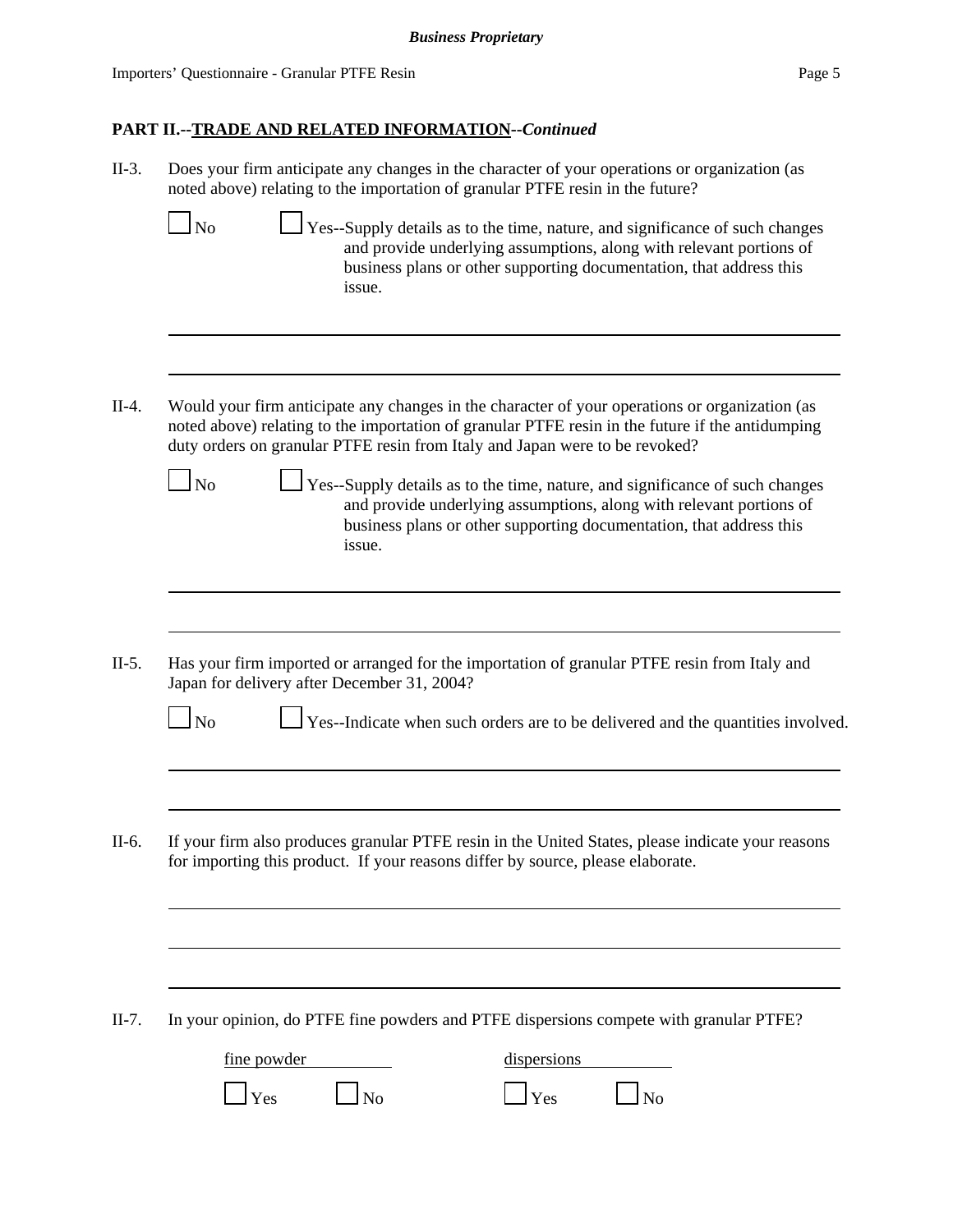II-8. Does your firm import PTFE fine powder, PTFE dispersions, or PTFE wet raw polymer?

 $\Box$  fine powder  $\Box$  dispersions  $\Box$  wet raw polymer

If so, please report your imports, by source, of these products during 1999-2004.

| Item                    | 1999 | 2000              | 2001 | 2002 | 2003 | 2004 |
|-------------------------|------|-------------------|------|------|------|------|
|                         |      | <b>Italy</b>      |      |      |      |      |
| Fine powder:            |      |                   |      |      |      |      |
| Quantity (1,000 pounds) |      |                   |      |      |      |      |
| Value (1,000 dollars)   |      |                   |      |      |      |      |
| <b>Dispersions:</b>     |      |                   |      |      |      |      |
| Quantity (1,000 pounds) |      |                   |      |      |      |      |
| Value (1,000 dollars)   |      |                   |      |      |      |      |
| Wet raw polymer:        |      |                   |      |      |      |      |
| Quantity (1,000 pounds) |      |                   |      |      |      |      |
| Value (1,000 dollars)   |      |                   |      |      |      |      |
|                         |      | Japan             |      |      |      |      |
| Fine powder:            |      |                   |      |      |      |      |
| Quantity (1,000 pounds) |      |                   |      |      |      |      |
| Value (1,000 dollars)   |      |                   |      |      |      |      |
| <b>Dispersions:</b>     |      |                   |      |      |      |      |
| Quantity (1,000 pounds) |      |                   |      |      |      |      |
| Value (1,000 dollars)   |      |                   |      |      |      |      |
| Wet raw polymer:        |      |                   |      |      |      |      |
| Quantity (1,000 pounds) |      |                   |      |      |      |      |
| Value (1,000 dollars)   |      |                   |      |      |      |      |
|                         |      | <b>All others</b> |      |      |      |      |
| Fine powder:            |      |                   |      |      |      |      |
| Quantity (1,000 pounds) |      |                   |      |      |      |      |
| Value (1,000 dollars)   |      |                   |      |      |      |      |
| <b>Dispersions:</b>     |      |                   |      |      |      |      |
| Quantity (1,000 pounds) |      |                   |      |      |      |      |
| Value (1,000 dollars)   |      |                   |      |      |      |      |
| Wet raw polymer:        |      |                   |      |      |      |      |
| Quantity (1,000 pounds) |      |                   |      |      |      |      |
| Value (1,000 dollars)   |      |                   |      |      |      |      |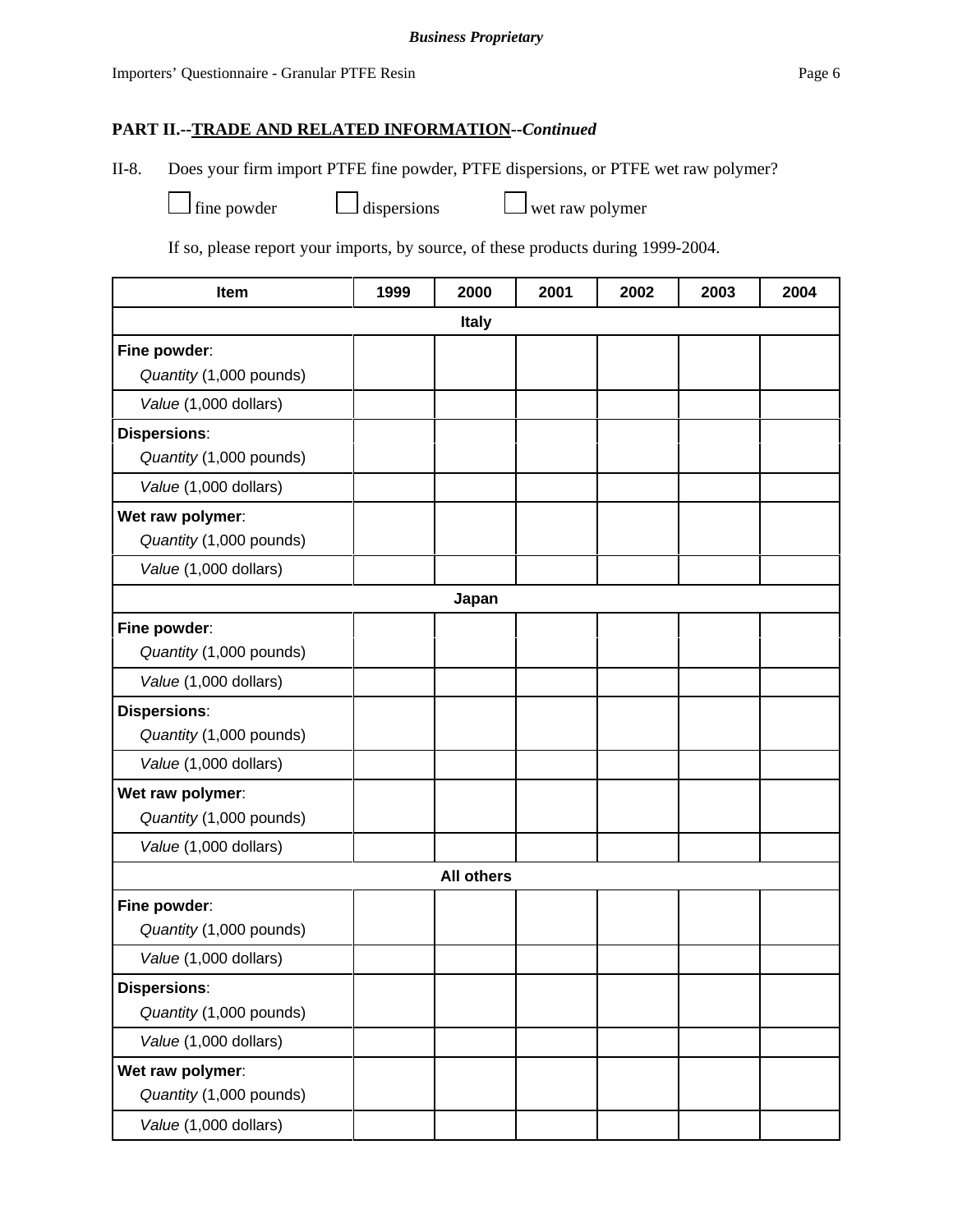II-9. **IMPORTS BY SOURCE**.--Report your firm's imports and your firm's shipments and inventories of **filled** granular PTFE resin imported by your firm during **1999-2004**. (See definitions in the instruction booklet.) **Report separately for Italy, Japan, and all other sources combined. Photocopy as many pages as you need and identify the country for which you are reporting in the space provided.**

| Italy<br>Japan                                                                                                                                                                                                                                                                                                                |      | All other sources combined <sup>1</sup> |      |      |      |      |
|-------------------------------------------------------------------------------------------------------------------------------------------------------------------------------------------------------------------------------------------------------------------------------------------------------------------------------|------|-----------------------------------------|------|------|------|------|
| (Quantity in 1,000 pounds, value in \$1,000)                                                                                                                                                                                                                                                                                  |      |                                         |      |      |      |      |
| <b>Item</b>                                                                                                                                                                                                                                                                                                                   | 1998 | 2000                                    | 2001 | 2002 | 2003 | 2004 |
| <b>BEGINNING-OF-PERIOD INVENTORIES (quantity)</b>                                                                                                                                                                                                                                                                             |      |                                         |      |      |      |      |
| IMPORTS: $2$                                                                                                                                                                                                                                                                                                                  |      |                                         |      |      |      |      |
| Quantity of imports                                                                                                                                                                                                                                                                                                           |      |                                         |      |      |      |      |
| Value of imports                                                                                                                                                                                                                                                                                                              |      |                                         |      |      |      |      |
| <b>U.S. SHIPMENTS:</b>                                                                                                                                                                                                                                                                                                        |      |                                         |      |      |      |      |
| <b>Commercial shipments:</b>                                                                                                                                                                                                                                                                                                  |      |                                         |      |      |      |      |
| Quantity of commercial shipments                                                                                                                                                                                                                                                                                              |      |                                         |      |      |      |      |
| Value of commercial shipments                                                                                                                                                                                                                                                                                                 |      |                                         |      |      |      |      |
| Internal consumption/company transfers:                                                                                                                                                                                                                                                                                       |      |                                         |      |      |      |      |
| Quantity of internal consumption/transfers                                                                                                                                                                                                                                                                                    |      |                                         |      |      |      |      |
| Value <sup>3</sup> of internal consumption/transfers                                                                                                                                                                                                                                                                          |      |                                         |      |      |      |      |
| <b>EXPORT SHIPMENTS:4</b>                                                                                                                                                                                                                                                                                                     |      |                                         |      |      |      |      |
| Quantity of export shipments                                                                                                                                                                                                                                                                                                  |      |                                         |      |      |      |      |
| Value of export shipments                                                                                                                                                                                                                                                                                                     |      |                                         |      |      |      |      |
| END-OF-PERIOD INVENTORIES <sup>5</sup> (quantity)                                                                                                                                                                                                                                                                             |      |                                         |      |      |      |      |
| <b>U.S. SHIPMENTS TO DISTRIBUTORS (quantity)</b>                                                                                                                                                                                                                                                                              |      |                                         |      |      |      |      |
| <b>U.S. SHIPMENTS TO END USERS (quantity)</b>                                                                                                                                                                                                                                                                                 |      |                                         |      |      |      |      |
| <sup>1</sup> Please identify these sources:                                                                                                                                                                                                                                                                                   |      |                                         |      |      |      |      |
| <sup>2</sup> Please identify the foreign producers, if known:                                                                                                                                                                                                                                                                 |      |                                         |      |      |      |      |
| <sup>3</sup> Sales to related firms (including internal consumption) must be valued at fair market value. In the event that you use a<br>different basis for valuing these sales within your company, please specify that basis (e.g., cost, cost plus, etc.) and provide value<br>data using that basis for 1999-2004 below: |      |                                         |      |      |      |      |
| <sup>4</sup> Identify your principal export markets:                                                                                                                                                                                                                                                                          |      |                                         |      |      |      |      |
| <sup>5</sup> Reconciliation of data.--Please note that the quantities reported above should reconcile as follows: beginning-of-period                                                                                                                                                                                         |      |                                         |      |      |      |      |

inventories, plus imports, less total shipments, equals end-of-period inventories. Do the data reported reconcile?

Yes **L** No--Please explain: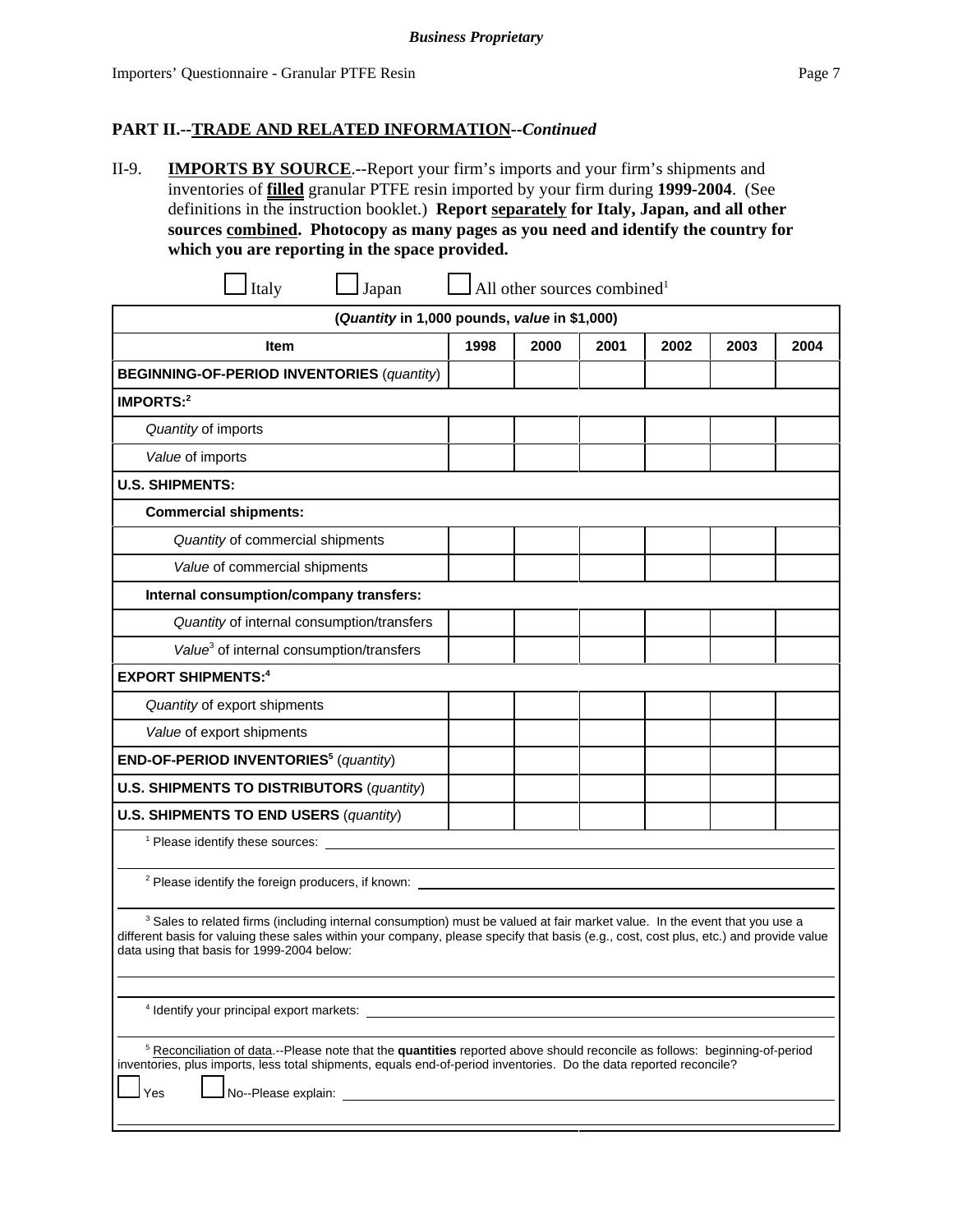II-10. **IMPORTS BY SOURCE**.--Report your firm's imports and your firm's shipments and inventories of **unfilled** granular PTFE resin imported by your firm during **1999-2004**. (See definitions in the instruction booklet.) **Report separately for Italy, Japan, and all other sources combined. Photocopy as many pages as you need and identify the country for which you are reporting in the space provided.**

 $\lceil \text{Italy} \rceil$  Japan  $\lceil \text{All other sources combined} \rceil$ **(***Quantity* **in 1,000 pounds,** *value* **in \$1,000) Item 1998 2000 2001 2002 2003 2004 BEGINNING-OF-PERIOD INVENTORIES** (*quantity*) **IMPORTS:2** *Quantity* of imports *Value* of imports **U.S. SHIPMENTS: Commercial shipments:** *Quantity* of commercial shipments *Value* of commercial shipments **Internal consumption/company transfers:** *Quantity* of internal consumption/transfers *Value*<sup>3</sup> of internal consumption/transfers **EXPORT SHIPMENTS:4** *Quantity* of export shipments *Value* of export shipments **END-OF-PERIOD INVENTORIES5** (*quantity*) **U.S. SHIPMENTS TO DISTRIBUTORS** (*quantity*) **U.S. SHIPMENTS TO END USERS** (*quantity*) <sup>1</sup> Please identify these sources:

<sup>2</sup> Please identify the foreign producers, if known:

<sup>3</sup> Sales to related firms (including internal consumption) must be valued at fair market value. In the event that you use a different basis for valuing these sales within your company, please specify that basis (e.g., cost, cost plus, etc.) and provide value data using that basis for 1999-2004 below:

4 Identify your principal export markets:

<sup>5</sup> Reconciliation of data.--Please note that the **quantities** reported above should reconcile as follows: beginning-of-period inventories, plus imports, less total shipments, equals end-of-period inventories. Do the data reported reconcile?

Yes **Lating No--Please explain:**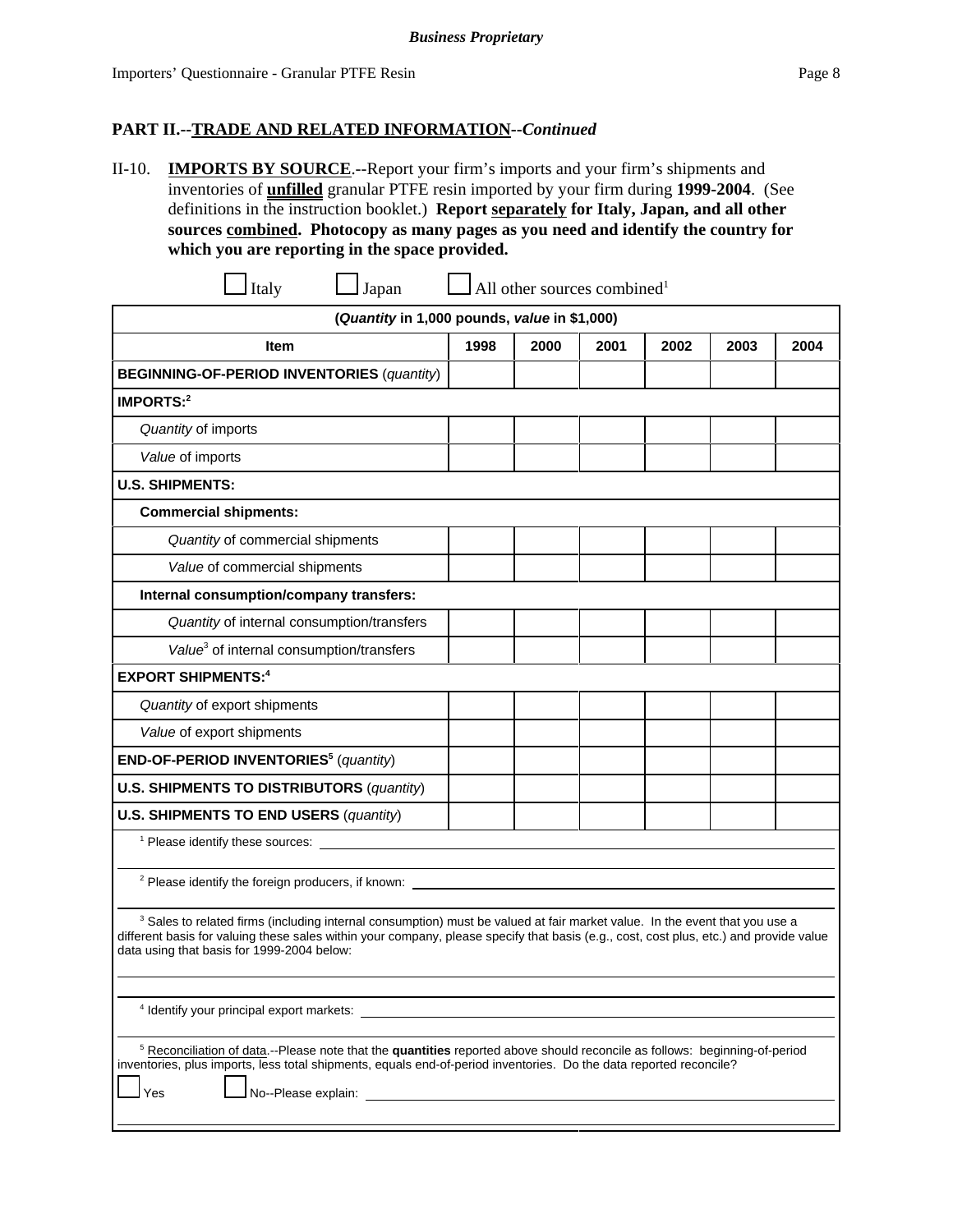II-11. Describe the significance of the existing antidumping duty orders covering imports of granular PTFE resin from Italy and Japan in terms of its effect on your firm's imports, U.S. shipments of imports, and inventories. You may wish to compare your firm's operations before and after the imposition of the orders. II-12. Would your firm anticipate any changes in its imports, U.S. shipments of imports, or inventories of granular PTFE resin in the future if the antidumping duty orders on granular PTFE resin from Italy and Japan were to be revoked?  $\Box$  No  $\Box$  Yes--Supply details as to the time, nature, and significance of such changes and provide underlying assumptions, along with relevant portions of business plans or other supporting documentation, for any trends or projections you may provide.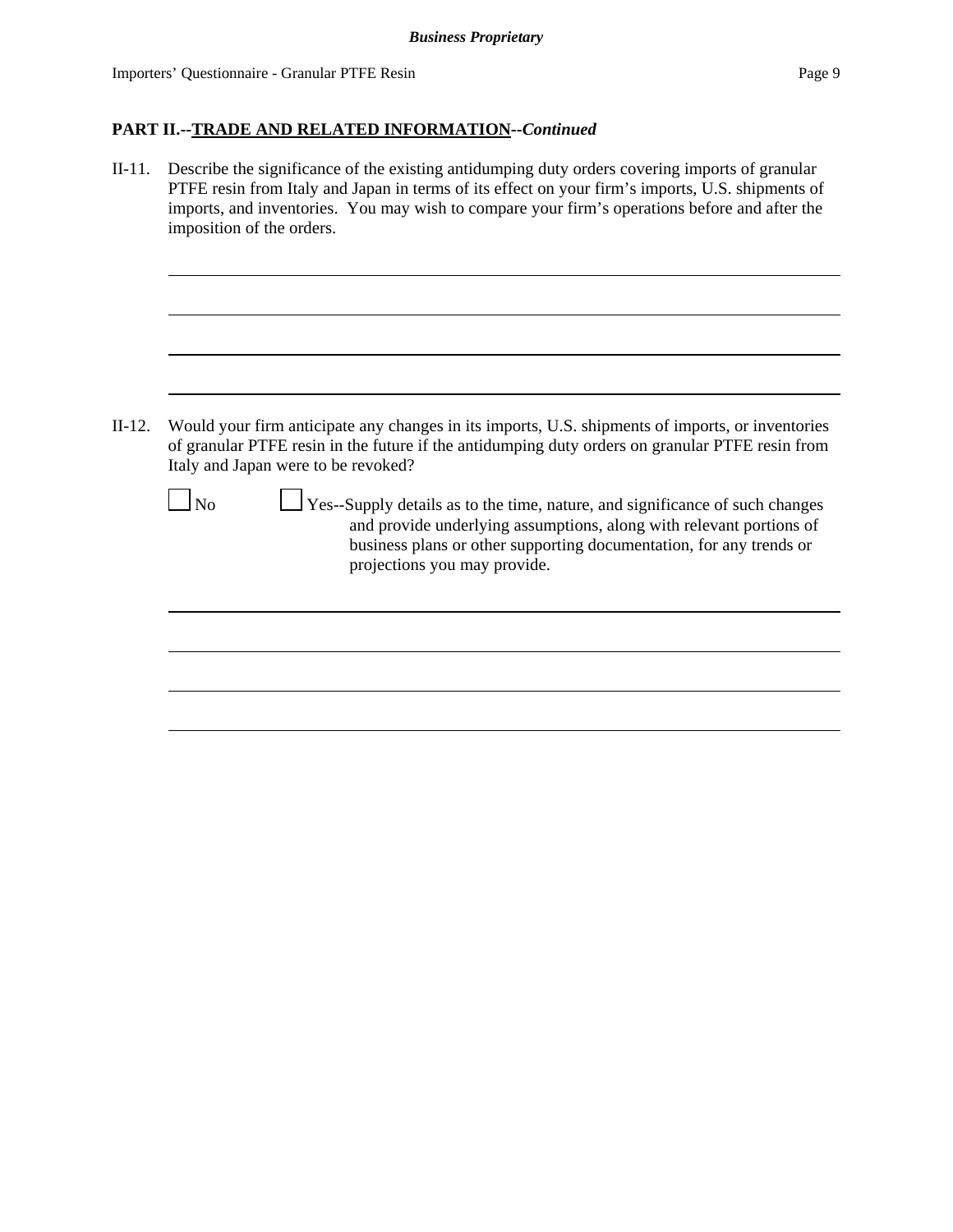Importers' Questionnaire - Granular PTFE Resin Page 10

# **PART III.--PRICING AND MARKET FACTORS**

Further information on this part of the questionnaire can be obtained from Cathy DeFilippo (202-205-3253 or via E-mail cathy.defilippo@usitc.gov).

III-1. Who should be contacted regarding the requested pricing and related information?

Company contact:

Name and title

Phone No. **E**-mail address

# **Section III-A.--PRICE DATA**

This section requests quarterly quantity and value data on your firm's U.S. shipments of the following products during January 1999-December 2004. Values should be for arms-length sales to unrelated U.S. customers, f.o.b. U.S. point of shipment, net of returns, refunds, discounts, and credits.

*Product 1***.--**Granular PTFE resin, pelletized grade with particle size of 325-700 microns, of type suitable for use in automatic, isostatic, or general molding, not filled.

*Product 2***.**--Granular PTFE resin, fine cut (small particle) grade with particle size less than 100 microns, of type suitable for use in large billet moldings or general molding, not filled.

*Product 3***</u>.**--Granular PTFE resin, presintered grade (granular PTFE resin that has been reheated to produce a fused conglomerate and then reground) with particle size of 300-700 microns, of type suitable for use in ram extrusion, not filled.

*Product 4***.** --Granular PTFE resin, fine cut grade filled with 25 percent glass.

*Product 5***.--**Granular PTFE resin, fine cut grade filled with 25 percent carbon, or with a mixture of 25 percent carbon and graphite.

If your firm does not produce granular PTFE resin that matches these product specifications exactly, report prices and total shipment information for the products that most closely correspond to these specifications and fully identify the products in your submission.

**COPY THE FOLLOWING PAGE AS NECESSARY.** Complete a separate page for each of the specified products imported and sold by your firm. Indicate in the space provided the product for which pricing is reported.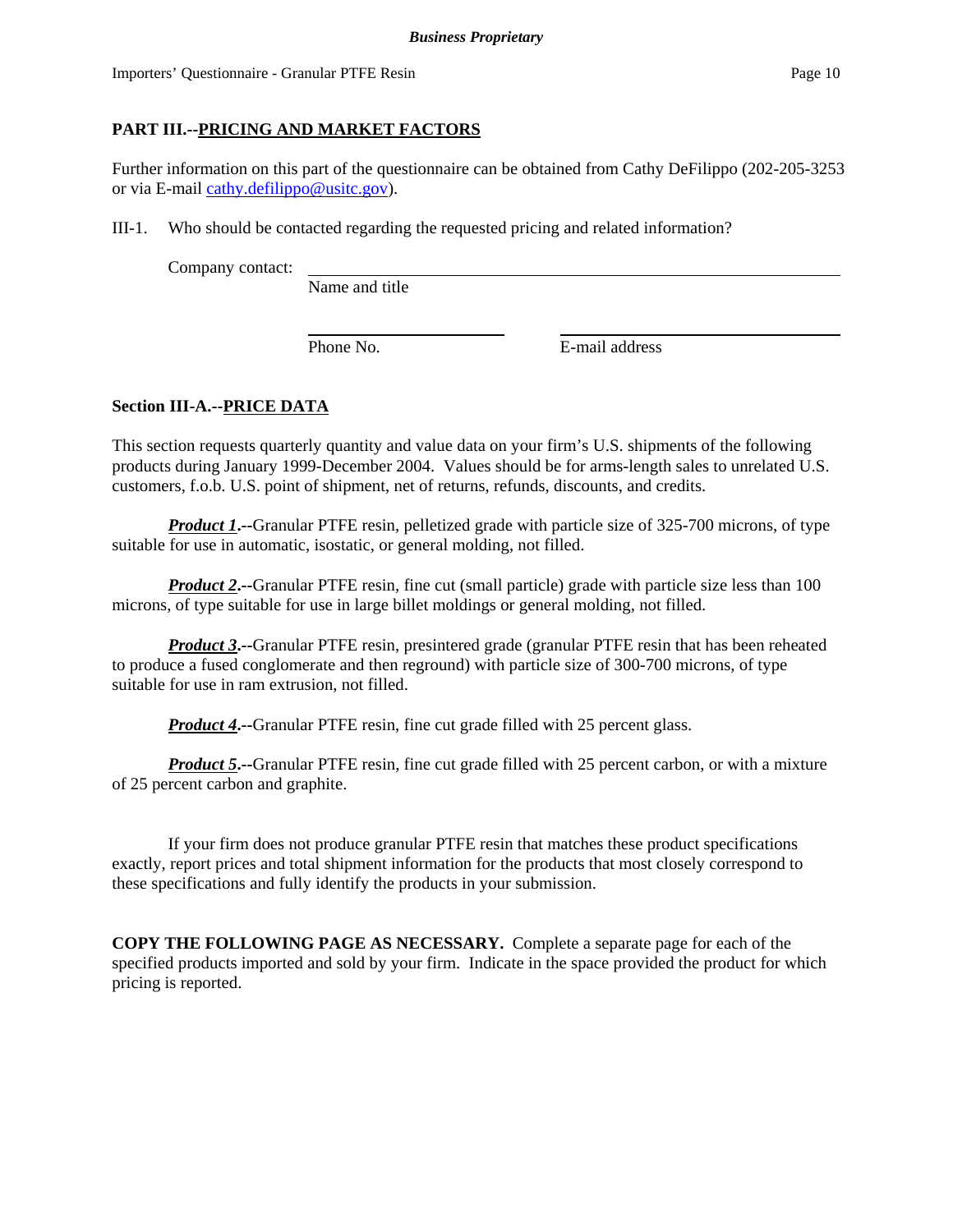# **Section III-A.--PRICE DATA--***Continued*

| (Quantity in 1,000 pounds, value in dollars) |          |                    |
|----------------------------------------------|----------|--------------------|
| Period of shipment                           | Quantity | Value <sup>1</sup> |
| 1999:                                        |          |                    |
| January-March                                |          |                    |
| April-June                                   |          |                    |
| July-September                               |          |                    |
| October-December                             |          |                    |
| 2000:                                        |          |                    |
| January-March                                |          |                    |
| April-June                                   |          |                    |
| July-September                               |          |                    |
| October-December                             |          |                    |
| 2001:                                        |          |                    |
| January-March                                |          |                    |
| April-June                                   |          |                    |
| July-September                               |          |                    |
| October-December                             |          |                    |
| 2002:                                        |          |                    |
| January-March                                |          |                    |
| April-June                                   |          |                    |
| July-September                               |          |                    |
| October-December                             |          |                    |
| 2003:                                        |          |                    |
| January-March                                |          |                    |
| April-June                                   |          |                    |
| July-September                               |          |                    |
| October-December                             |          |                    |
| 2004:                                        |          |                    |
| January-March                                |          |                    |
| April-June                                   |          |                    |
| July-September                               |          |                    |
| October-December                             |          |                    |

Note.--If your product does not exactly meet the product specifications but is competitive with the specified product, provide a description of your product: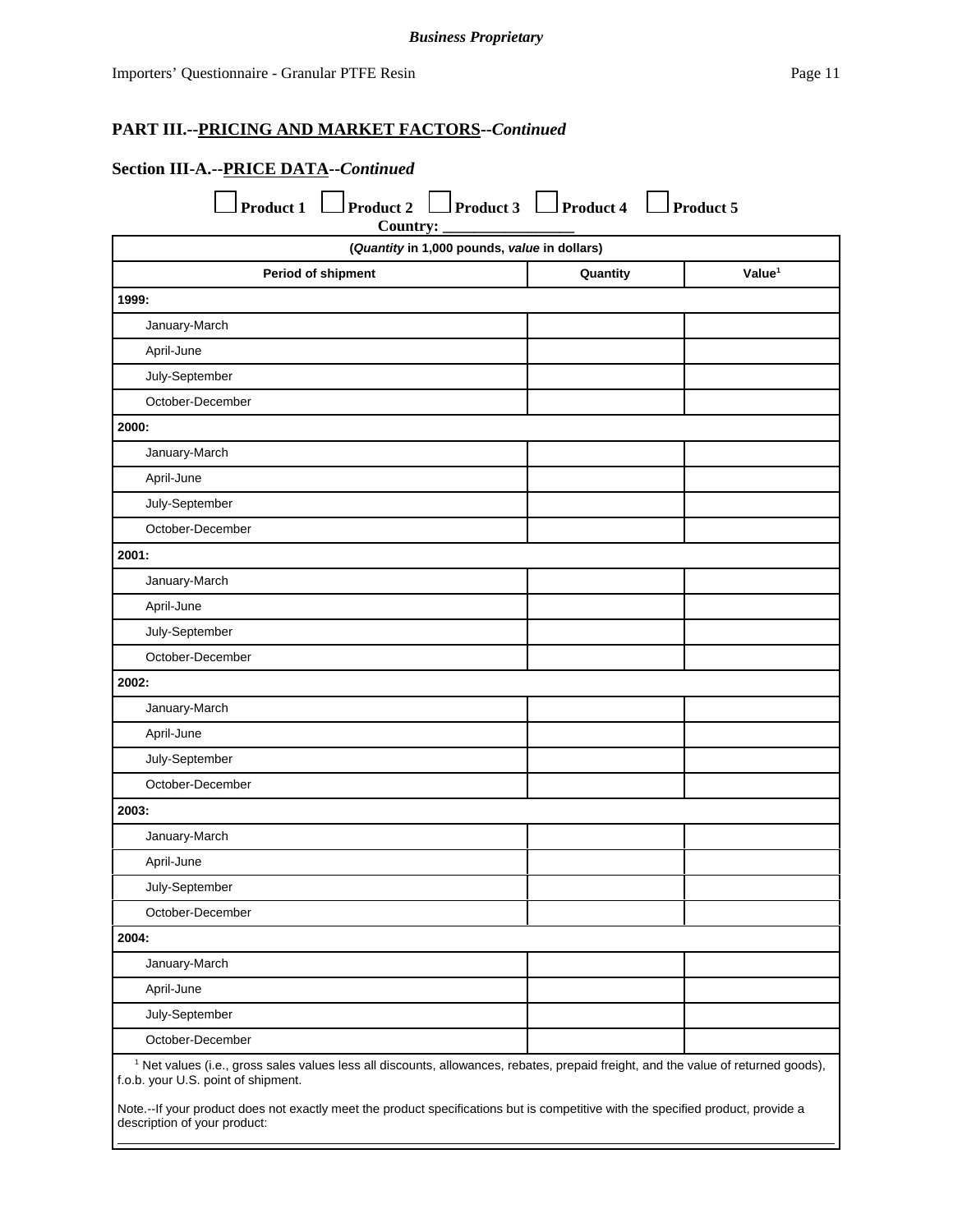#### **Section III-B.--PRICE-RELATED QUESTIONS**

- III-B-1. Please describe how your firm determines the prices that it charges for sales of granular PTFE resin (transaction by transaction negotiation, contracts for multiple shipments, set price lists, etc.). If your firm issues price lists, please include a copy of a recent price list with your submission. If your price list is large, please submit sample pages.
- III-B-2. Please describe your firm's discount policy (quantity discounts, annual total volume discounts, etc.).
- III-B-3. What are your firm's typical sales terms for granular PTFE resin imported from Italy and Japan (e.g., 2/10 net 30 days)? On what basis are your prices of such product usually quoted (e.g., f.o.b. port of entry, or delivered)?
- III-B-4. Approximately what share of your firm's sales of its granular PTFE resin imported from Italy and Japan in 2004 were on a (1) long-term contract basis (multiple deliveries for more than 12 months), (2) short-term contract basis (multiple deliveries up to 12 months), and (3) spot sales basis (for a single delivery)?

| Type of sale         | Share of sales (percent) |
|----------------------|--------------------------|
| Long-term contracts  |                          |
| Short-term contracts |                          |
| Spot sales           |                          |

- III-B-5. If you sell on a long-term contract basis, please answer the following questions with respect to provisions of a typical long-term contract.
	- (a) What is the average duration of a contract?
	- (b) Can prices be renegotiated during the contract period?
	- (c) Does the contract fix quantity, price, or both?
	- (d) Does the contract have a meet or release provision?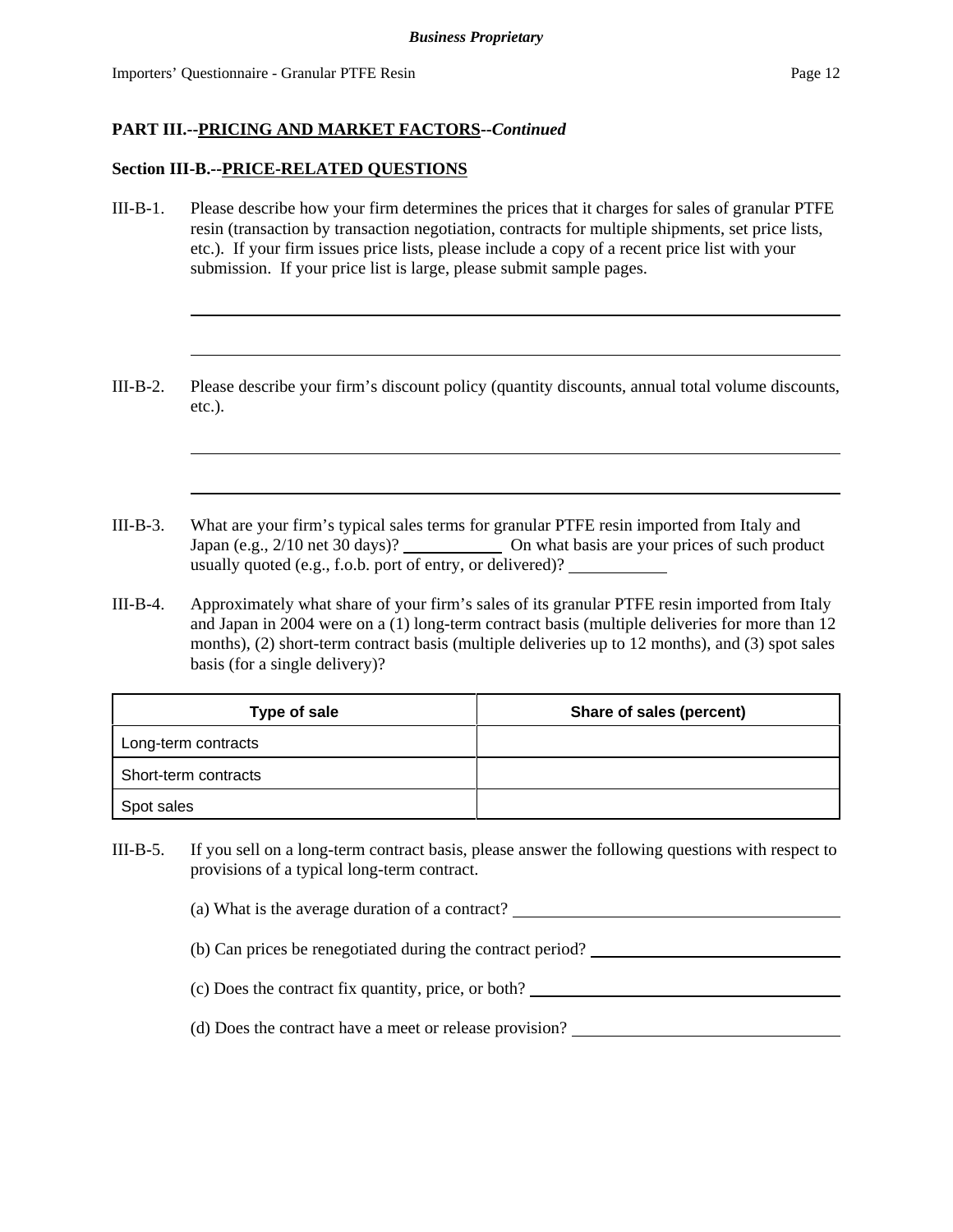### **Section III-B.--PRICE-RELATED QUESTIONS**

- III-B-6. If you sell on a short-term contract basis, please answer the following questions with respect to provisions of a typical short-term contract.
	- (a) What is the average duration of a contract?
	- (b) Can prices be renegotiated during the contract period?
	- (c) Does the contract fix quantity, price, or both?
	- (d) Does the contract have a meet or release provision?
- III-B-7. What is the average lead time between a customer's order and the date of delivery for your firm's sales of granular PTFE resin?

| Share of 2004 sales<br><b>Source</b> |      | <b>Lead time</b> |
|--------------------------------------|------|------------------|
| From inventory                       |      |                  |
| Produced to order                    |      |                  |
| <b>Total</b>                         | 100% |                  |

III-B-8. (a) What is the approximate percentage of the total delivered cost of granular PTFE resin that is accounted for by U.S. inland transportation costs? percent.

> (b) Who generally arranges the transportation to your customers' locations? Your firm or purchaser (check one).

(c) What proportion of your sales occur within 100 miles of your storage or production facility? percent. 101 to 1,000 miles? percent. Over 1,000 miles? percent.

III-B-9. What is the geographic market area in the United States served by your firm's granular PTFE resin?

|                                                | $\Box$ Northeast $\Box$ Mid-Atlantic $\Box$ Midwest | $\Box$ Southeast                               |
|------------------------------------------------|-----------------------------------------------------|------------------------------------------------|
|                                                |                                                     | Southwest Rocky Mountains West Coast Northwest |
| $\Box$ National $\Box$ Other (describe) $\Box$ |                                                     |                                                |

III-B-10. Describe the end uses of the granular PTFE resin that you import from Italy and Japan. For each end-use product, what percentage of the total cost is accounted for by granular PTFE resin?

> End use Share of total cost accounted for by granular PTFE resin (percent)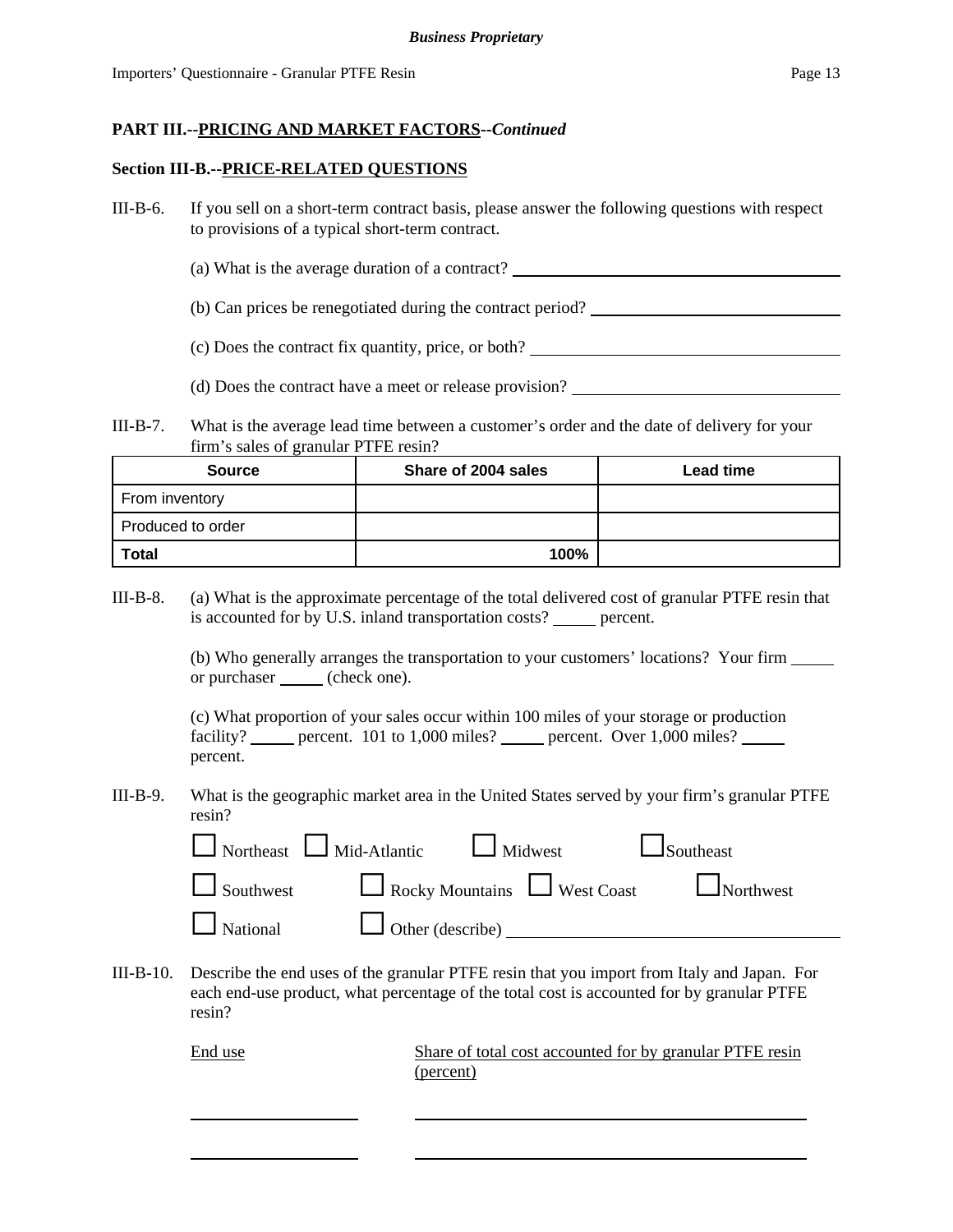#### **Section III-B.--PRICE-RELATED QUESTIONS--***Continued*

| III-B-11. Have there been any changes in the end uses of granular PTFE resin since 1988? |  |  |
|------------------------------------------------------------------------------------------|--|--|
|                                                                                          |  |  |

 $\Box$  Yes--Please describe.

III-B-12. Do you anticipate any changes in terms of the end uses of granular PTFE resin in the future?

III-B-13. (a) Please list in order of importance any products that may be substituted for granular PTFE resin.

 $(1)$  (2) (3) (3)

(b) For each possible substitute product, please give examples of applications and end uses for which they are substitutes.

(c) Have changes in the prices of these products affected the price for granular PTFE resin?

 $\Box$  Yes–To what degree do changes in their prices affect the price for granular PTFE resin? Does this effect have a time lag? If so, how long is the time lag for each substitute product? Does this vary by type of granular PTFE resin or final end use?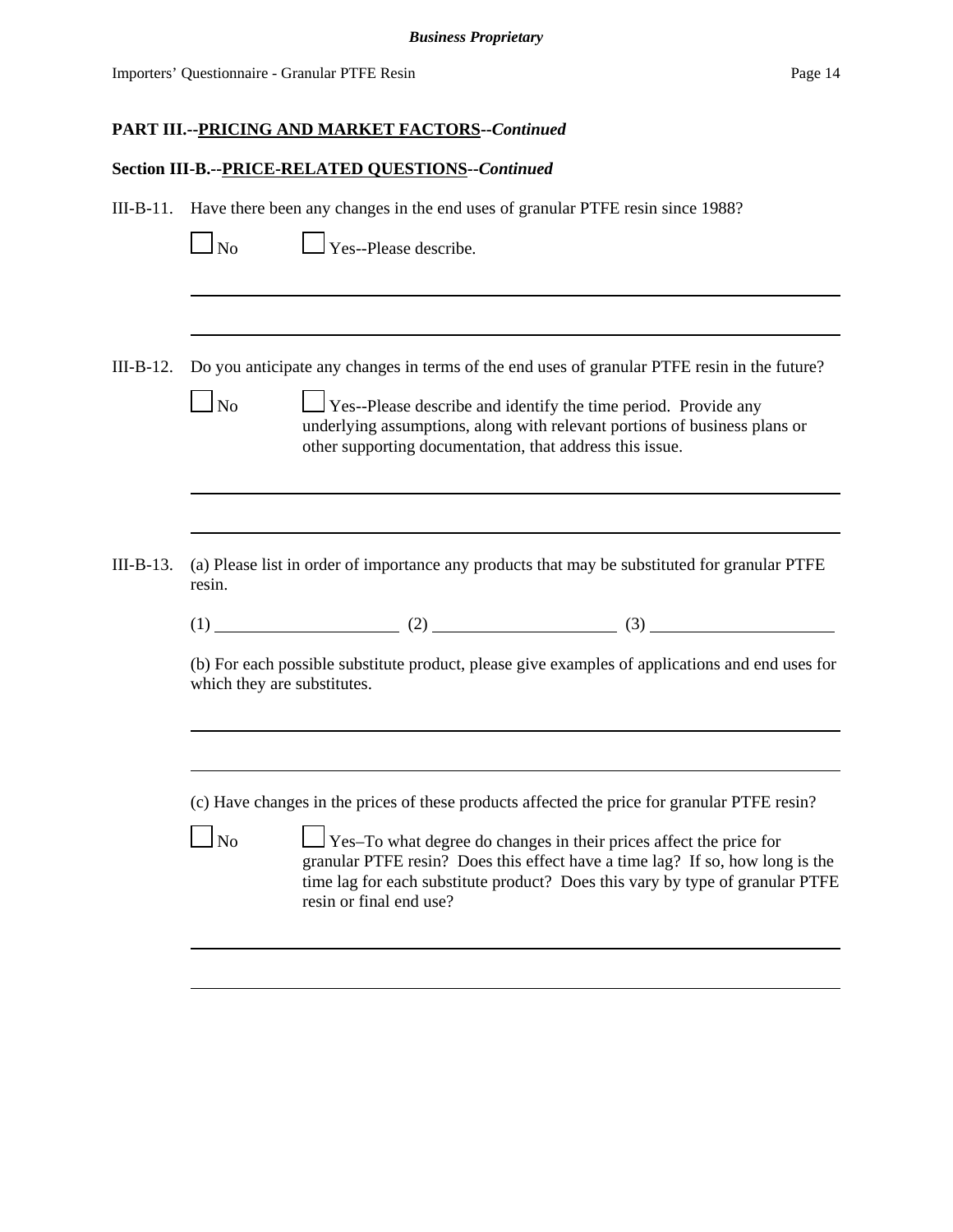#### **Section III-B.--PRICE-RELATED QUESTIONS--***Continued*

III-B-14. Have there been any changes in the number or types of products that can be substituted for granular PTFE resin since 1988?

 $\Box$  Yes--Please explain.

- III-B-15. Do you anticipate any changes in terms of the substitutability of other products for granular PTFE resin in the future?
	- No  $\Box$  Yes--Please describe. Provide any underlying assumptions, along with relevant portions of business plans or other supporting documentation, that address this issue.
- III-B-16. To what extent have changes in the prices of raw materials affected your firm's selling prices for granular PTFE resin during January 1999-December 2004? Also discuss any anticipated changes in your raw material costs in the future, identifying the time period(s) involved and the factor(s) that you believe would be responsible for such changes. Provide any underlying assumptions, along with relevant portions of business plans or other supporting documentation, that address this issue.
- III-B-17. Have any changes occurred in any other factors affecting supply (e.g., changes in availability or prices of energy or labor; transportation conditions; production capacity and/or methods of production; technology; export markets; or alternative production opportunities) that affected the availability of U.S.-produced granular PTFE resin in the U.S. market since 1988?
	- No  $\Box$  Yes--Please note the time period(s) of any such changes, the factors(s) involved, and the impact such changes had on your shipment volumes and prices.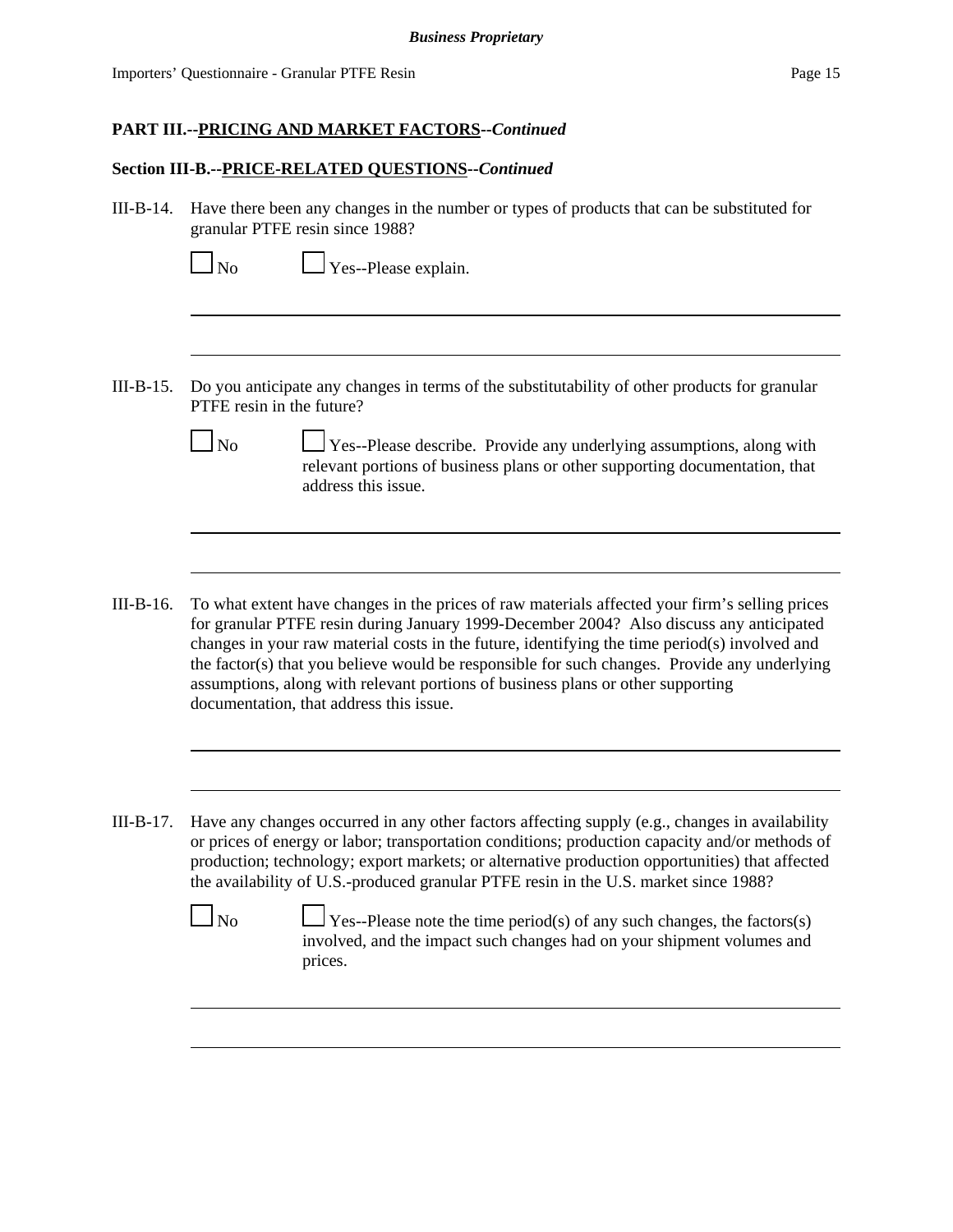#### **Section III-B.--MARKET FACTORS--***Continued*

III-B-18. (a) Do you anticipate any changes in terms of the availability of granular PTFE resin imported from Italy and Japan in the U.S. market in the future?

|           | Increase                                                                                                                                                                                                                                                                                                              | No Change                                                         | Decrease                                                                                                                                                                                                                                                                                                                                                                                                                                                                          |  |  |
|-----------|-----------------------------------------------------------------------------------------------------------------------------------------------------------------------------------------------------------------------------------------------------------------------------------------------------------------------|-------------------------------------------------------------------|-----------------------------------------------------------------------------------------------------------------------------------------------------------------------------------------------------------------------------------------------------------------------------------------------------------------------------------------------------------------------------------------------------------------------------------------------------------------------------------|--|--|
|           | (b) If you anticipate changes in supply, please identify the changes including the time period<br>and the impact of such changes on shipment volumes and prices. Provide any underlying<br>assumptions, along with relevant portions of business plans or other supporting<br>documentation, that address this issue. |                                                                   |                                                                                                                                                                                                                                                                                                                                                                                                                                                                                   |  |  |
|           |                                                                                                                                                                                                                                                                                                                       |                                                                   |                                                                                                                                                                                                                                                                                                                                                                                                                                                                                   |  |  |
| III-B-19. | $\ln$                                                                                                                                                                                                                                                                                                                 | Yes--Please explain.                                              | Has the availability of <b>NONSUBJECT</b> imported granular PTFE resin changed since 1988?                                                                                                                                                                                                                                                                                                                                                                                        |  |  |
|           |                                                                                                                                                                                                                                                                                                                       |                                                                   |                                                                                                                                                                                                                                                                                                                                                                                                                                                                                   |  |  |
| III-B-20. |                                                                                                                                                                                                                                                                                                                       | plans or other supporting documentation, that address this issue. | Describe how easily your firm can shift its sales of granular PTFE resin between the U.S.<br>market and alternative country markets. In your discussion, please describe any contracts,<br>other sales arrangements, or other constraints that would prevent or retard your firm from<br>shifting granular PTFE resin between the U.S. and alternative country markets within a 12-<br>month period. Provide any underlying assumptions, along with relevant portions of business |  |  |
|           |                                                                                                                                                                                                                                                                                                                       |                                                                   |                                                                                                                                                                                                                                                                                                                                                                                                                                                                                   |  |  |
| III-B-21. | Have there been any significant changes in the product range, product mix, or marketing<br>(including sales over the internet) of granular PTFE resin since 1988?                                                                                                                                                     |                                                                   |                                                                                                                                                                                                                                                                                                                                                                                                                                                                                   |  |  |
|           | No                                                                                                                                                                                                                                                                                                                    | Yes--Please describe and quantify if possible.                    |                                                                                                                                                                                                                                                                                                                                                                                                                                                                                   |  |  |
|           |                                                                                                                                                                                                                                                                                                                       |                                                                   |                                                                                                                                                                                                                                                                                                                                                                                                                                                                                   |  |  |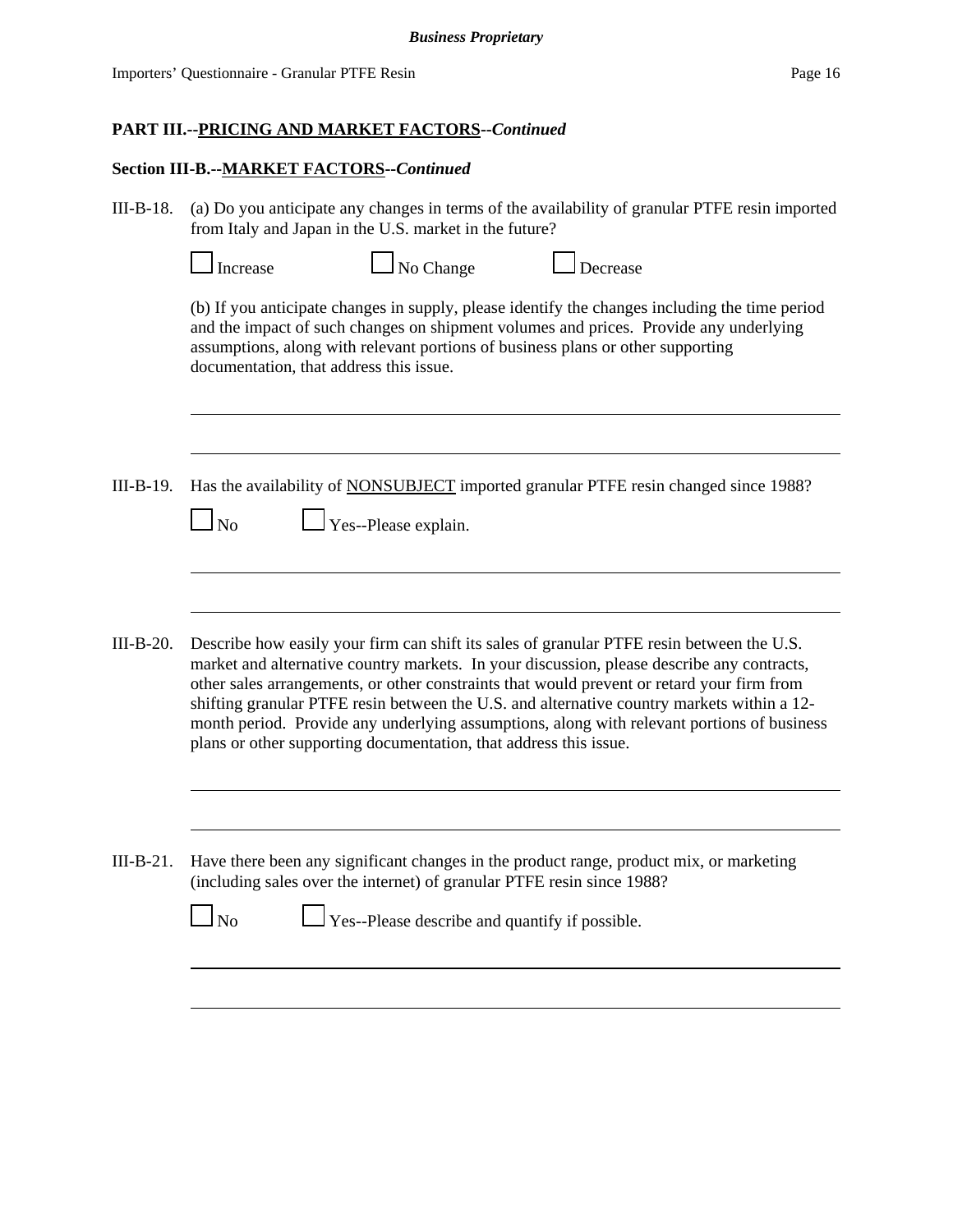# **Section III-B.--MARKET FACTORS--***Continued*

| III-B-22.   | Do you anticipate any changes in terms of the product range, product mix, or marketing<br>(including sales over the internet) of granular PTFE resin in the future? Provide any<br>underlying assumptions, along with relevant portions of business plans or other supporting<br>documentation, that address this issue. |  |  |  |  |
|-------------|--------------------------------------------------------------------------------------------------------------------------------------------------------------------------------------------------------------------------------------------------------------------------------------------------------------------------|--|--|--|--|
|             | $\Box$ Yes--Please identify, including the time period.<br>$\log$                                                                                                                                                                                                                                                        |  |  |  |  |
| $III-B-23.$ | How has demand within the United States (and outside the United States, if known) for<br>granular PTFE resin changed since 1988?                                                                                                                                                                                         |  |  |  |  |
|             | Unchanged<br>Decreased<br>Increased<br>Other (describe) _                                                                                                                                                                                                                                                                |  |  |  |  |
|             | What were the principal factors affecting changes in demand?                                                                                                                                                                                                                                                             |  |  |  |  |
| III-B-24.   | Do you anticipate any future changes in granular PTFE resin demand in the United States and,                                                                                                                                                                                                                             |  |  |  |  |
|             | if known, the rest of the world?<br>$\log$<br><b>Yes--Please describe and identify the time period. Provide any</b><br>underlying assumptions, along with relevant portions of business plans or<br>other supporting documentation, that address this issue.                                                             |  |  |  |  |
|             |                                                                                                                                                                                                                                                                                                                          |  |  |  |  |
|             |                                                                                                                                                                                                                                                                                                                          |  |  |  |  |
| $III-B-25.$ | Please compare market prices of granular PTFE resin in U.S. and non-U.S. markets, if known.<br>Provide specific information as to time periods and regions for any price comparisons.                                                                                                                                    |  |  |  |  |
|             |                                                                                                                                                                                                                                                                                                                          |  |  |  |  |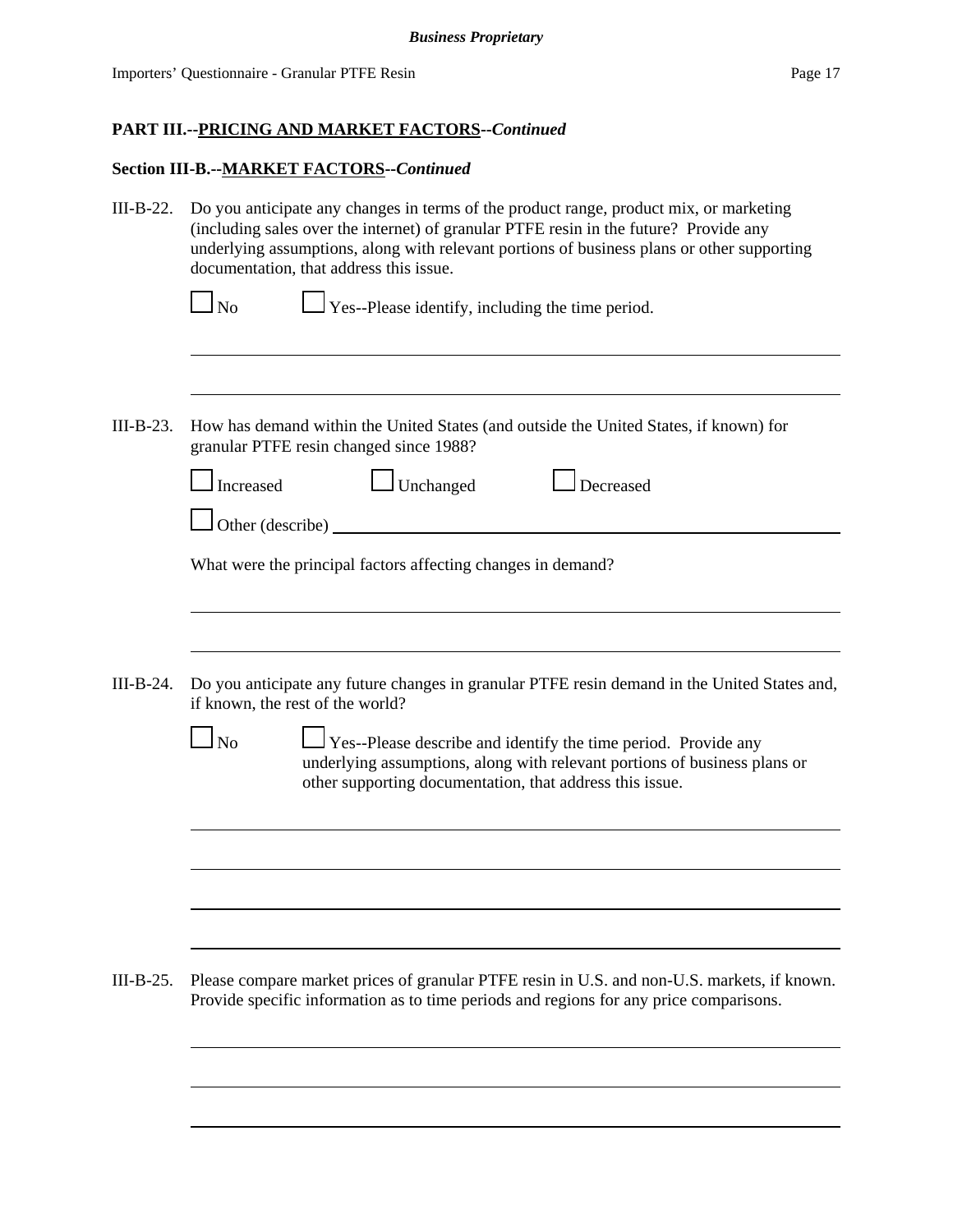### **Section III-B.--MARKET FACTORS--***Continued*

- III-B-26. Please provide as a separate attachment to this request any studies, surveys, etc. that you are aware of that quantify and/or otherwise discuss granular PTFE resin supply (including production capacity and capacity utilization) and demand in (1) the United States, (2) each of the other major producing/consuming countries, including Italy and Japan, and (3) the world as a whole. Of particular interest is such data from 1988 to the present and forecasts for the future.
- III-B-27. Are your exports of granular PTFE resin subject to any tariff or non-tariff barriers to trade in other countries?

| No | $\Box$ Yes--Please list the countries and describe any such barriers and any    |
|----|---------------------------------------------------------------------------------|
|    | significant changes in such barriers that have occurred since 1988, or that are |
|    | expected to occur in the future.                                                |
|    |                                                                                 |

III-B-28. Does your firm sell granular PTFE resin over the internet?

 No Yes--Please describe, noting the estimated percentage of your firm's total sales of granular PTFE resin in 2004 accounted for by internet sales.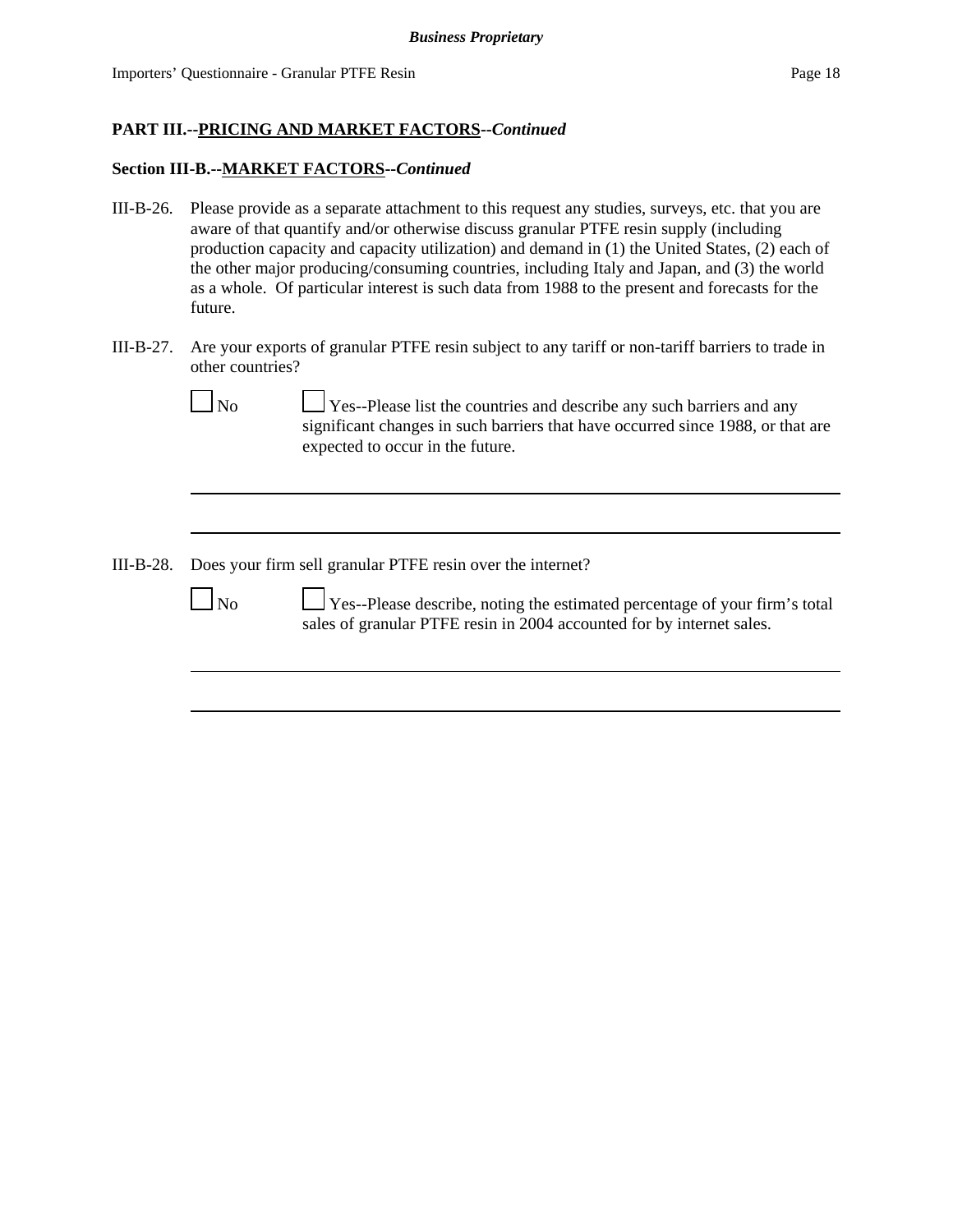### **Section III-B.--PRICE-RELATED QUESTIONS--***Continued*

**III-B-29**. Is granular PTFE resin produced in the United States and in other countries interchangeable (i.e., can they physically be used in the same applications)? Please indicate below, using "A" to indicate that the products from a specified country-pair are *always* interchangeable, "F" to indicate that the products are *frequently* interchangeable,"S" to indicate that the products are *sometimes* interchangeable,"N" to indicate that the products are *never* interchangeable, and "0" to indicate *no familiarity* with products from a specified country-pair.<sup>1</sup>

| <b>Country-pair</b>  | <b>United States</b> | <b>Italy</b> | Japan | <b>Other countries</b> |
|----------------------|----------------------|--------------|-------|------------------------|
| <b>United States</b> |                      |              |       |                        |
| <b>Italy</b>         |                      |              |       |                        |
| Japan                |                      |              |       |                        |

<sup>1</sup> For any country-pair producing granular PTFE resin which is *sometimes or never* interchangeable, please explain the factors that limit or preclude interchangeable use: